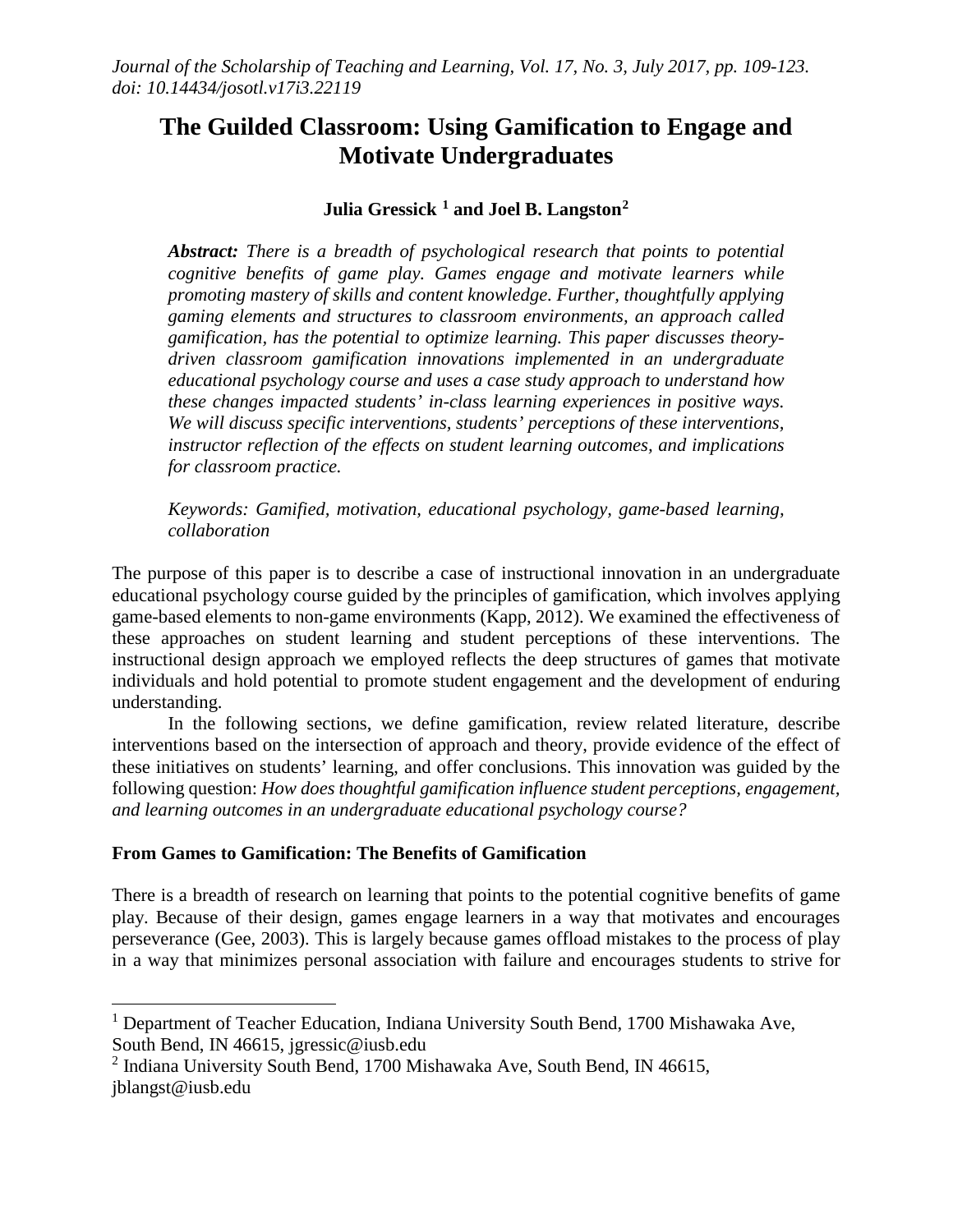mastery (Salen & Zimmerman, 2003). Games offer rewards and immediate feedback that leads to a sense of accomplishment for the player (Kapp, 2012). Moreover, gaming often promotes authentic learning and ample problem-solving opportunities (Gee, 2003). When playing games, individuals are likely to become immersed in the experience and, as a result of this engagement, are more likely to remember information and develop enduring understanding of concepts (Gee, 2003). Through engagement, games afford participants agency and have the potential to prepare them for future learning (Bransford & Schwartz, 1999). In addition, a study of the social interactions that occur alongside formal gameplay, in online forums, indicates substantial learning and demonstration of scientific habits of mind (Steinkuehler & Duncan, 2008).

The application of game design principles and elements to non-game contexts, including classroom pedagogy, is broadly defined as *gamification* (Kapp, 2012). When designing classroom experiences that are inspired by games, there is potential for students to be engaged in their learning and persist in problem solving, much as they would during actual game play. Selfmonitoring and progress tracking through feedback promote self-regulated learning (Zimmerman, 1990). In recent years, gamification has become a widely-adopted pedagogical approach (e.g. Seaborn & Fels, 2015; Dicheva, Dichev, Agre & Angelova, 2015). Kapp (2012) and Hamari, Koivisto & Sarsa (2014) acknowledge, however, that for gamification to truly impact participant learning in positive ways, the integration of game-inspired elements must go beyond superficial integrations like points or badges to focus on deeper structural considerations of games such as "the story, the challenge, the sense of control, decision making, and a sense of mastery" (Kapp, 2012, p. xviii).

In higher education, gamification interventions have been implemented and investigated in multiple formats. While most gamified courses are offered in online environments, Dicheva et al. (2015) indicate face-to-face and hybrid formats have also been explored. The literature indicates that across formats, computer science and game design courses are the most common domains in which gamification occurs (e.g. Sheldon, 2011; Seaborn & Fels, 2015; Dicheva at al.,, 2015; Barata, Gama, Jorge & Goncalves, 2013; Ibanez, Di-Serio & Delgado-Kloos, 2014; Iosup & Epema, 2014); however, many other domains are also represented.

Gamification efforts have shown positive effects on student engagement, affect, and learning outcomes. For example, Poole, Kemp, Patterson & Williams (2014) consistently found students were more actively involved and that test scores improved with a gameshow-style approach in undergraduate business courses. Similarly, Iosup & Epema (2013) found graduate students in a computer science course were more satisfied, successful, and persisted beyond minimum course requirements as a result of gamified interventions. In 2015, Leaning reported similar favorable findings on the use of leaderboards and other game-like activities in a Media Studies undergraduate course.

# *Gamification and Best Practices*

There are many psychological underpinnings that support gamification as a widely-applicable, effective approach to classroom pedagogy. Despite the amount of theoretical support, in a recent review Seaborn and Fels (2015) found that nearly 90% of the empirical studies they reviewed on gamification interventions did not explicitly connect to theoretical foundations, but rather focused on the mechanisms. The benefits of gamification, however, align largely with theories of learning and pedagogical best practices. Because of an emphasis on choices, gamification can promote learner agency (Bandura, 1989), which, in turn, motivates students toward mastery goals (Schunk,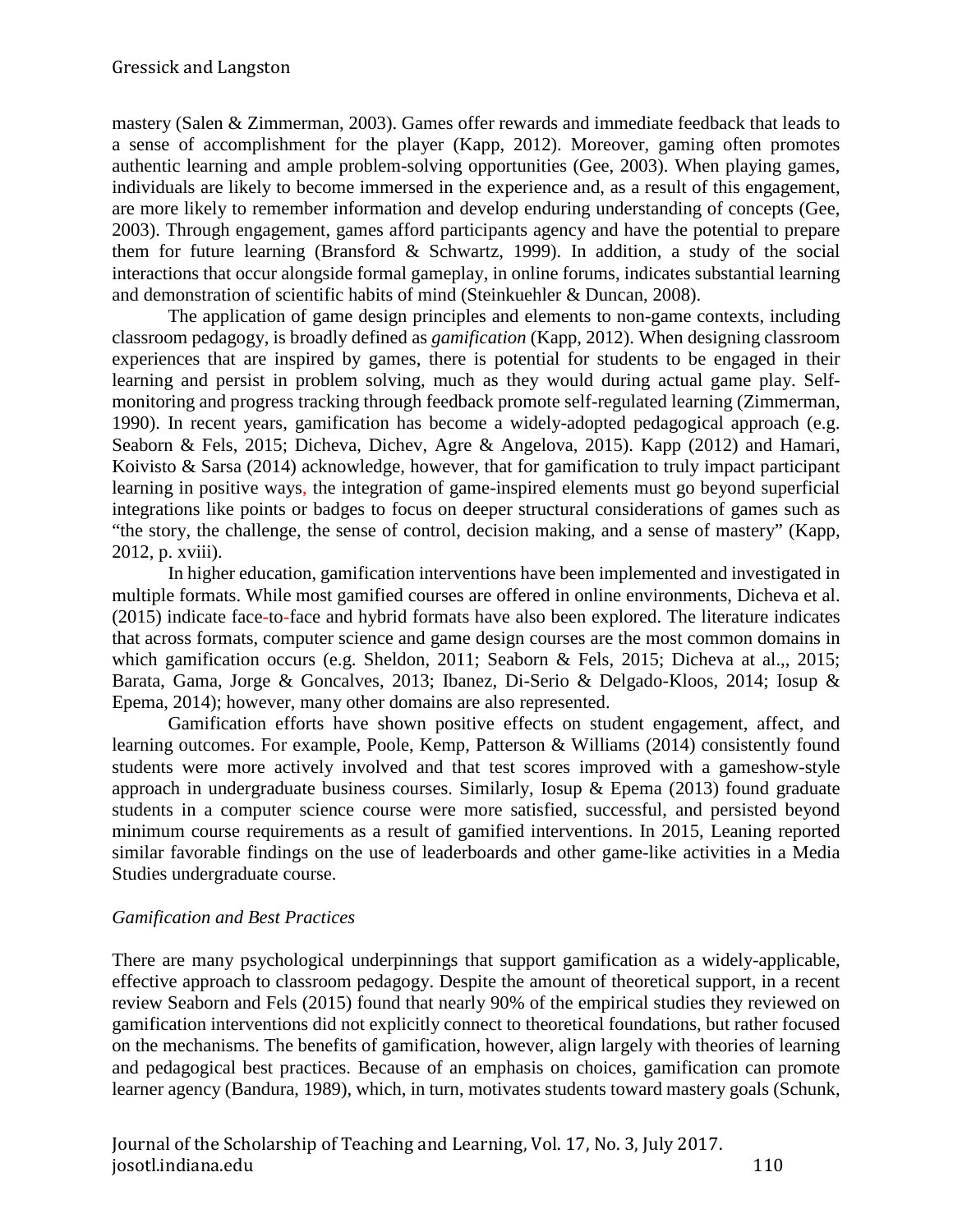Pintrich, & Meece, 2008). Further, gamification can scaffold students' self-regulation by providing opportunities to self-monitor performance, which establishes clear expectations and promotes learner accountability.

A primary component that makes games engaging is the underlying story. Because storytelling can potentially restructure how individuals chunk information, it has the potential to promote deeper conceptual meaning which, in turn, leads to more enduring understanding. This leads to more efficient processing and, like expertise within a domain, provides individuals with more sophisticated chunks which represent greater mastery of content (Chi, Feltovich, & Glaser, 1981).

Another inherently appealing component of games that is useful for educators is the way that games encourage players to persist when they fail. In traditional learning environments, students often lose motivation. One of the main reasons for this is that they feel inferior to peers whom they perceive to be understanding easily (Gee, 2003). Because fear of failure can inhibit students' classroom performance (Dweck & Leggett, 1988), appropriating approaches from games that promote persistence in problem solving can benefit students' motivation to learn. Game elements like "extra lives", which provide second chances for success, and activities that promote pooling resources are motivating elements that map to classroom learning.

An essential component of a gamified classroom is for students to work collaboratively. In many games, players form guilds (groups of players with similar goals and interests) which encourage collaboration, assistance, and collective intellectual risk-taking. Sheldon (2011) identifies guilds as a cornerstone of gamification. This approach is supported by the theory of small-group cognition, where the small group is considered a unit that accomplishes intellectual outcomes that are a result of social transactions not always possible with individuals (Stahl, 2006). This theory asserts that learners are co-constructing meaning as they work toward the common goal of solving problems in highly integrated ways that move beyond the contribution of any single student. Ideas are more likely to be developed through discourse, leading to more connected, robust understanding of course concepts (Stahl, 2006).

Problem-based learning presents learners with an open-ended, ill-structured, authentic task to complete, which is similar and complementary to problem solving in game play. This approach engages learners with domain knowledge, promotes critical thinking skills (Hmelo & Evensen, 2000) and serves as a meaningful complementary pedagogy to gamification. Research on problembased learning indicates that, much like game play, it engages learners, offers motivation through choices and collaboration, and leads to an increased, enduring understanding of complex concepts (Albanese & Mitchell, 1993). Through the use of problem-based, actively collaborative approaches, gamification exemplifies and integrates Kuh's (2008) high-impact practices.

# **Gamification in General Educational Psychology**

Aligned with the theoretical and empirical support for gamification, we focus on applying this instructional design approach to a face-to-face undergraduate educational psychology course through a series of systematic, theory-driven innovations designed to optimize student learning. Next, we provide an overview of the context, details of specific elements of gamification, and the results of this approach, including student perceptions of these interventions.

### *The Context and Problem*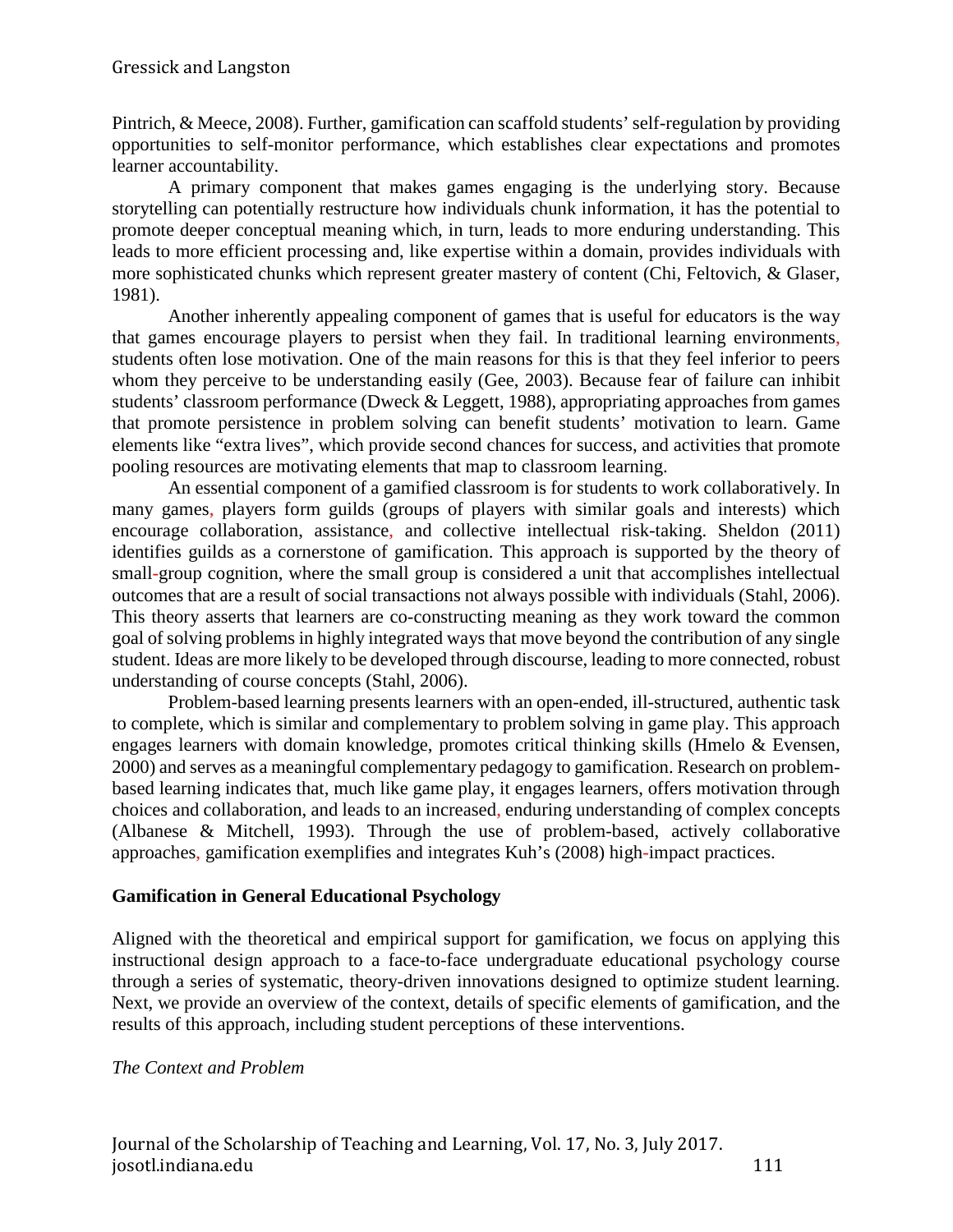A common goal across foundational undergraduate courses is for students to develop transferrable knowledge of concepts that they will apply in subsequent courses and in their careers. Because there is an implicit expectation that students will recognize and build upon their understanding in the future, it is imperative that the design of foundational courses prepares students for future learning (Bransford & Schwartz, 1999).

The course that is the focus of this case study is an introductory 200-level course, *General Educational Psychology*, offered to undergraduate teacher education students at a public regional state university campus. The data reported below were collected from the Spring 2014 semester. Across two face-to-face courses, 62 students were enrolled and participated in surveys and evaluations.

*General Educational Psychology* is part of a foundational sequence of courses taken by all teacher education candidates, including elementary, secondary, special education, art education, and music education students. The importance of understanding course concepts extends beyond the final exam; additional courses elaborate on the topics and assume that students will be able to transfer their understanding to other courses and field experiences. The topics of the course include developmental, learning, and motivational theories. Considering this, promoting enduring understanding and preparing students for future learning are essential considerations in this course.

Typically, this course enrolls 30 students per section and has historically been taught in a lecture format guided by Woolfolk's *Educational Psychology* textbook (2012). Prior to the innovations discussed in this paper, students completed multiple-choice assessments as the primary composition of their course grade. Faculty members grew concerned, however, that students were memorizing rather than understanding, which impeded students' far transfer to other courses, field experience, and state-required licensure exams. This motivated the exploration of alternative, innovative instructional approaches to improve student learning outcomes, engagement, and motivation.

### *Gamification Innovations to Promote Learning and Engagement*

Gamifying *General Educational Psychology* involved a series of discrete changes to the course structure, activities, and syllabus. These theory-driven innovations were guided by the framework described above and detailed here. The primary goal was to design a classroom experience that leveraged the deep structure of games to promote students' engagement and understanding (Kapp, 2012).

*Storytelling: Scaffolding students' conceptual knowledge. Kapp (2012), Sheldon (2011)* and Gee (2003) all acknowledge the story as an essential element of what makes games engaging. When students entered *General Educational Psychology*, course content was chunked into three distinct regions of a virtual world map (Figure 1). Since our course covers a wide range of topics, this element of gamification was applied as a means to scaffold students' initial learning and conceptual organization of a variety of sophisticated psychological concepts. For example, at the beginning of the semester, students are transported via rocket ship to the Growing Plains, a region of the EdPsych world. There, they met theorists and interacted with essential course concepts through immersive and collaborative activities designed to promote engagement and enhance students' understanding.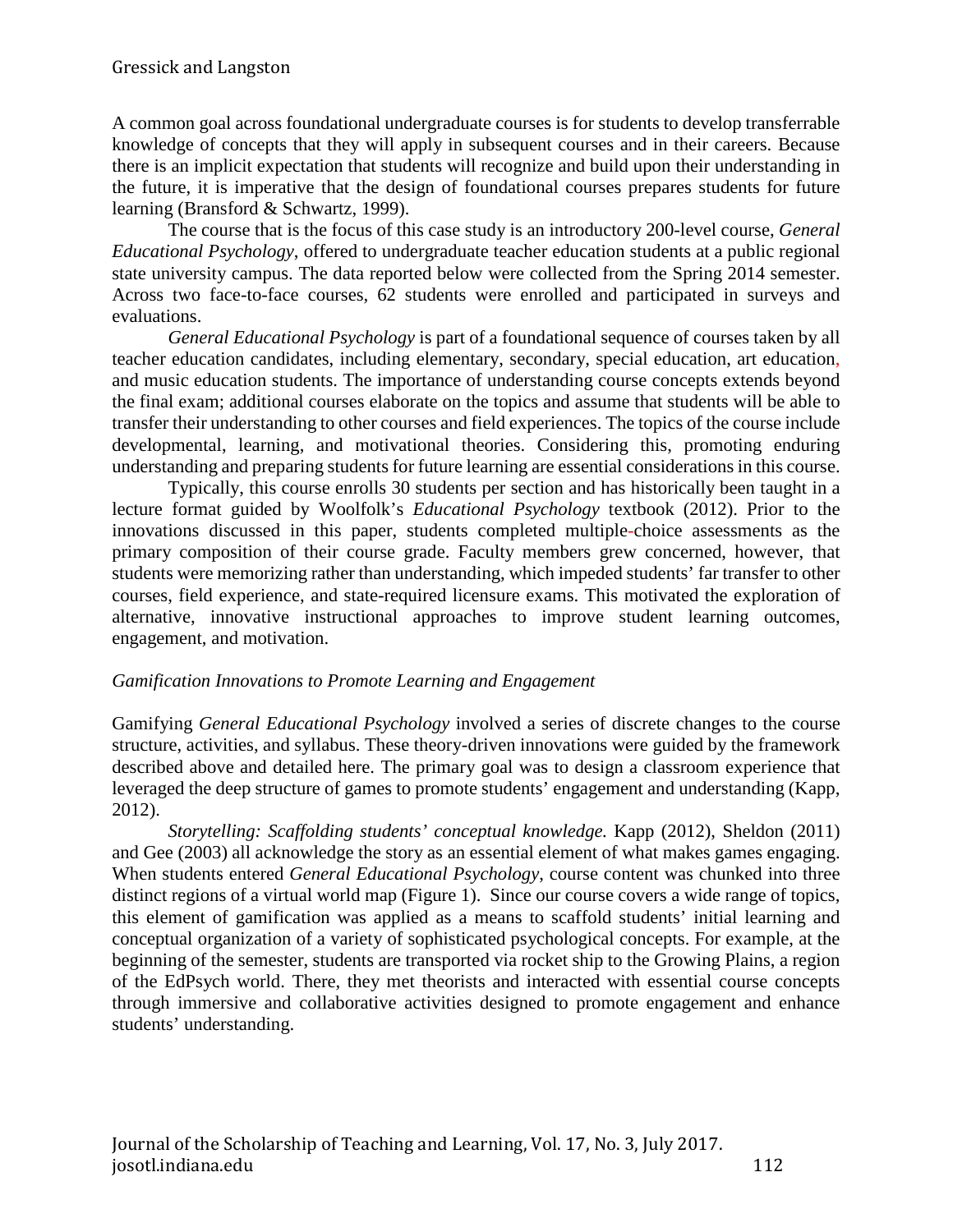

**Figure 1. Virtual world map of General Educational Psychology.**

*Guilds: Strategic grouping to encourage collaboration and community.* Another gamification innovation to *General Educational Psychology* was the introduction of collaborative guilds. We assigned students to guilds of five or six students in which they applied course concepts through problem-based learning (Barrows, 1996; Hmelo-Silver, 2004), analyzing case studies, and playing table top games. Students remained with the same guild all semester, per the recommendation of Sheldon (2011). To assign groups in a way that would encourage discussion, collaboration and intersubjectivity (Nathan, Eilam & Kim 2007), we created a survey using *Google Forms* where students shared information about their teaching interests and career goals. Students completed the survey at the beginning of the semester. From survey data, groups were thoughtfully assigned based on common interests. Students were then inducted into their respective guilds and assigned a course-related theorist as a mascot (e.g. Jean Piaget, Lev Vygotsky). Students were assessed periodically by Guild Reports that provided evidence of productivity across these activities. Further, students conducted peer and self- evaluations of performance as a means of group accountability. This provided valuable feedback for the instructor, in case a group experienced problems with shared leadership or group dynamics (Gressick &Derry, 2010).

In addition to within-guild collaborative activities, students engaged in inter-guild challenges. Since a primary purpose of guilds was to encourage collaboration toward common goals, any competition within class happened between guilds. During these challenges, guilds competed against each other in games and design challenges. For example, students played a traditional *Jeopardy* review game at the end of the semester where competition was between guilds

Journal of the Scholarship of Teaching and Learning, Vol. 17, No. 3, July 2017. josotl.indiana.edu 113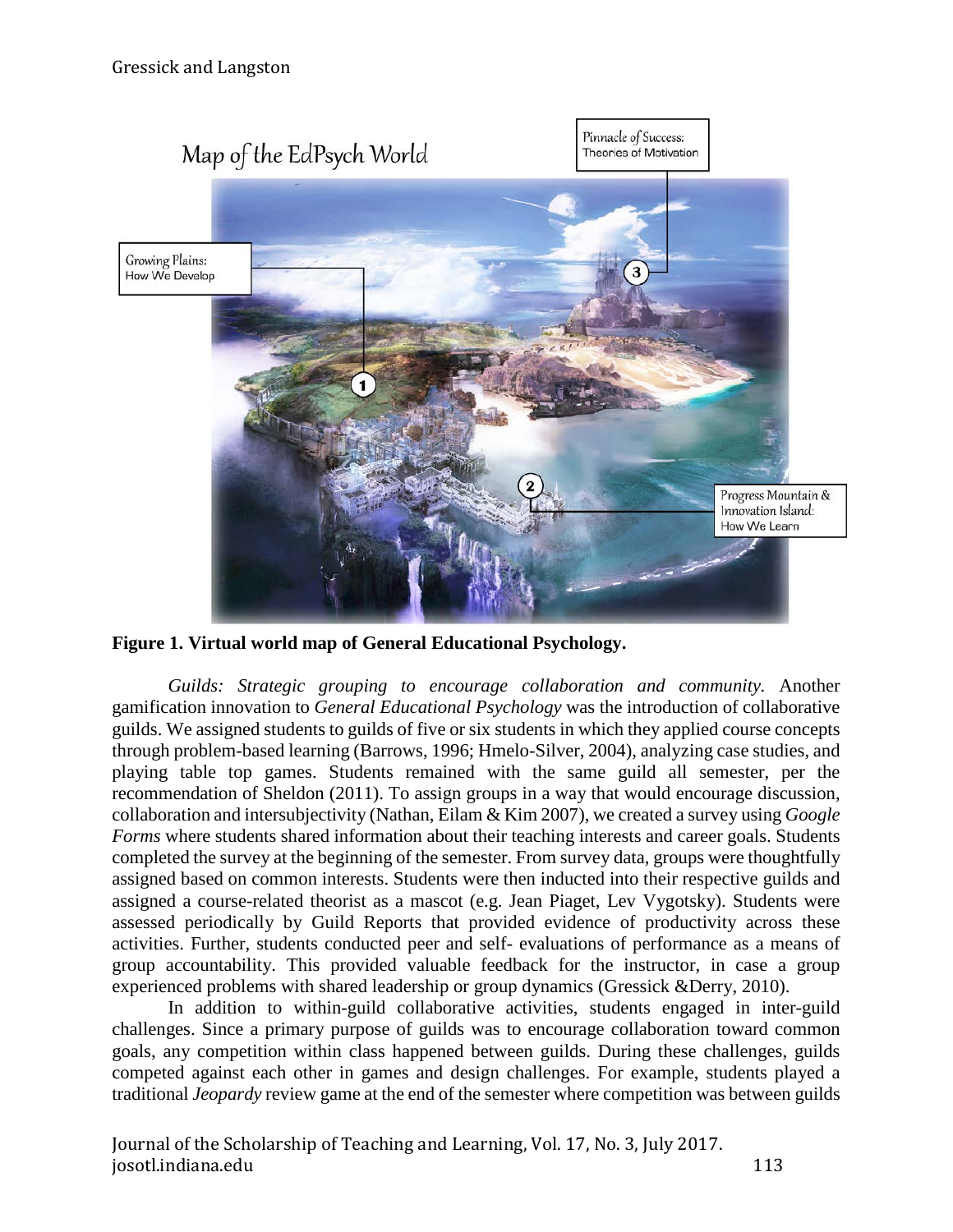and augmented by texting-in their responses.

*Scaffolding self-regulated learning with visualizations.* We improved the syllabus for this course following suggestions offered by Sheldon (2011) in his book *The Multiplayer Classroom*. The revised course syllabus included a gamified approach in how evaluation was articulated and displayed for students. A "leveling up" approach was adopted for course points. Further, visual scaffolds for student grade composition were included (see figure 2). As mentioned above, the syllabus was framed using the metaphor of a virtual world to discuss different sections of course content and to help students "navigate" the broad range of topics covered in this introductory course.



**Figure 2. Visual representation of course grade composition.**

*Discrete Games to Engage Learners.* Throughout the semester, guilds learned through a variety of activities. In addition to collaboratively applying concepts to written case studies and problem-based learning, students participated in discrete games. Two of the games used in the course are highlighted next.

The first game students played was called *Erikson's Psychosocial Development Card Game: An Inter-Guild Challenge.* Students worked with their guilds to understand Erik Erikson's stages of psychosocial development (Erikson, 1963). The objective of the game was for individuals within a group to reach consensus over which stage of Erikson's theory was represented in a scenario and to determine whether a positive or negative resolution had been established. Each guild member received a set of cards printed with Erikson's 8 stages of development and a "+" and "–" card to indicate positive or negative resolution of the crises associated with the stages. Each guild also received a set of "scenario" cards. A player would read the scenario and each guild member would select the stage and resolution card they thought was represented by the scenario.

Journal of the Scholarship of Teaching and Learning, Vol. 17, No. 3, July 2017. josotl.indiana.edu 114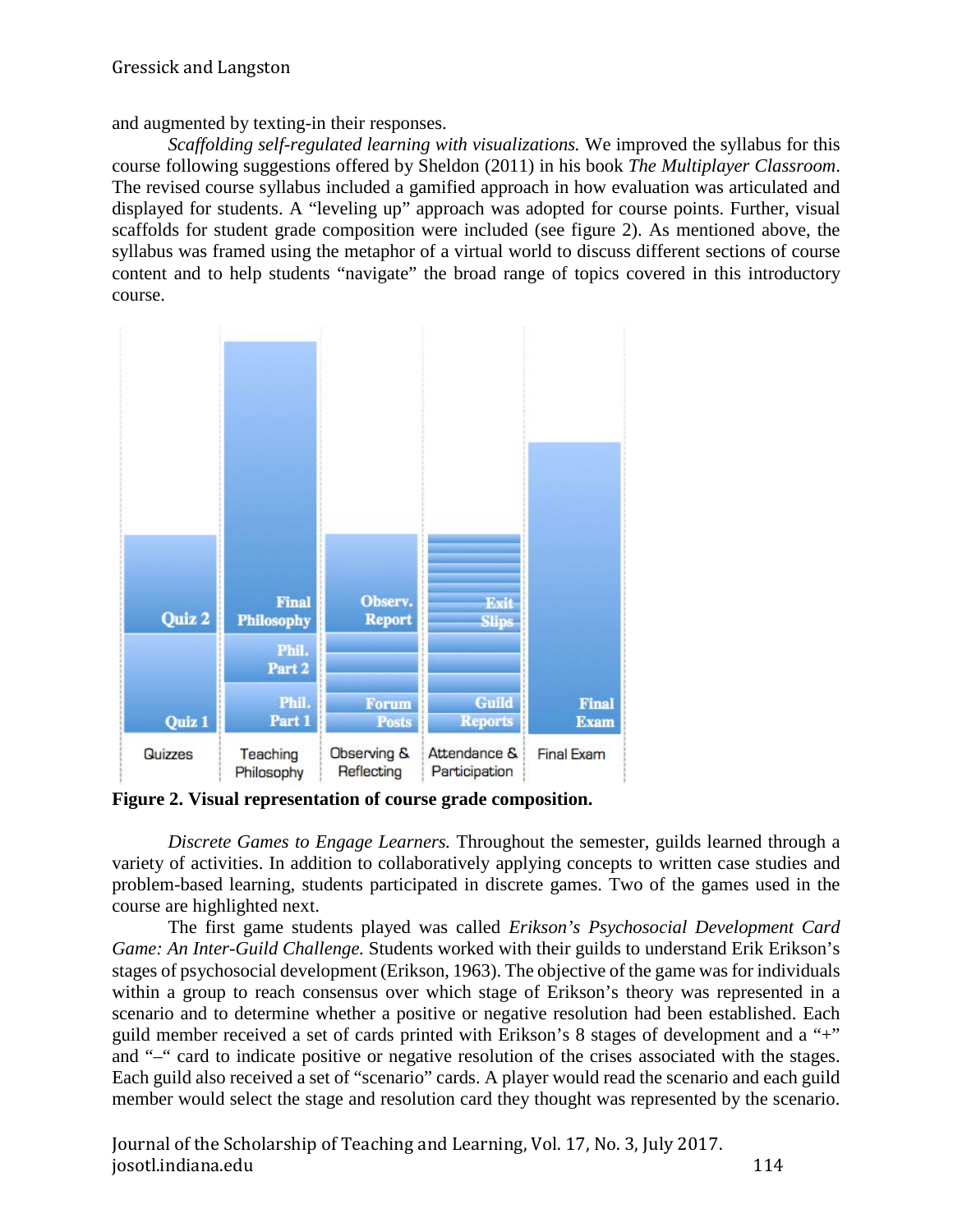Guilds then discussed, reached consensus, and recorded their agreed-upon response and justification. The entire class then discussed their responses and scores were kept at the guild level. A secondary goal of this game was to encourage negotiation and collaboration within guilds.

Students also participated in a *QR Code Scavenger Hunt.* In this review game, students worked with their guild to find and answer questions about course concepts. QR codes that linked to the questions were hidden throughout a campus building near classrooms and offices. When students scanned a code, they were linked to questions hosted by *Google Forms*. When guilds submitted a response, they were directed to a new location in the building. If a guild's response was correct, they would find another QR code to scan in the new location. If they were incorrect, they would *not* find a new code and attempt the question again, until they were directed to the location associated with the correct response and a new code. The first guild to finish won the game. Data from students' responses were logged in a spreadsheet. This provided evidence of student performance and revealed concepts that needed further review (Gressick, Spitzer, & Sagarsee, 2014).

*Promoting Perseverance with "Extra lives": Virtual 1Up learning opportunities.* As mentioned above, a motivating element in games is the opportunity for players to experience multiple paths to success. Considering this, we developed activities that allow students to earn additional points toward assignments. The goal of these activities was to promote student meaningmaking by encouraging connections to popular culture. For example, one series of activities engaged students in "thinking with" course concepts by applying them to various films. Throughout the semester, students could earn extra lives by engaging in analysis of popular films as a way to make meaning of course concepts. For example, students could analyze the movie *Cast Away* (Zemeckis, 2000) in terms of object affordances, environmental constraints, and creative problem solving. Similarly, students could earn 1Up points by using developmental theories to describe social roles and patterns of behavior in *Mean Girls* (Michaels, 2004). These opportunities afforded students agency to both choose learning opportunities and control the points they earned for the class. Further, this approach was adopted to help promote student success, innovative thinking on assessments, and to ultimately encourage a shift in goal orientation from grade-driven performance to mastery understanding of content knowledge (Schunk, Pintrich, & Meece, 2008).

# **Methodology**

To understand the impact of the aforementioned innovations on student learning, we leveraged a case study approach, where the effects of theory-driven classroom gamification innovations were observed in the authentic context in which they occurred (Yin, 2009). Adopting this approach and collecting data from multiple resources was motivated by our desire to formulate an in-depth understanding of implementing gamification in the classroom. Further, the interventions are an inherent part of the class structure similar to how underlying structures in games support motivation and engagement. Therefore, to gain organic insights on the effectiveness of this approach, it was essential to study this phenomenon within its authentic context.

# *Data Sources*

Data were collected from two *General Educational Psychology* courses taught in the spring semester of 2014 at a Midwestern regional state university campus. The courses were both taught by the same instructor and were identical in terms of content and delivery. The classes were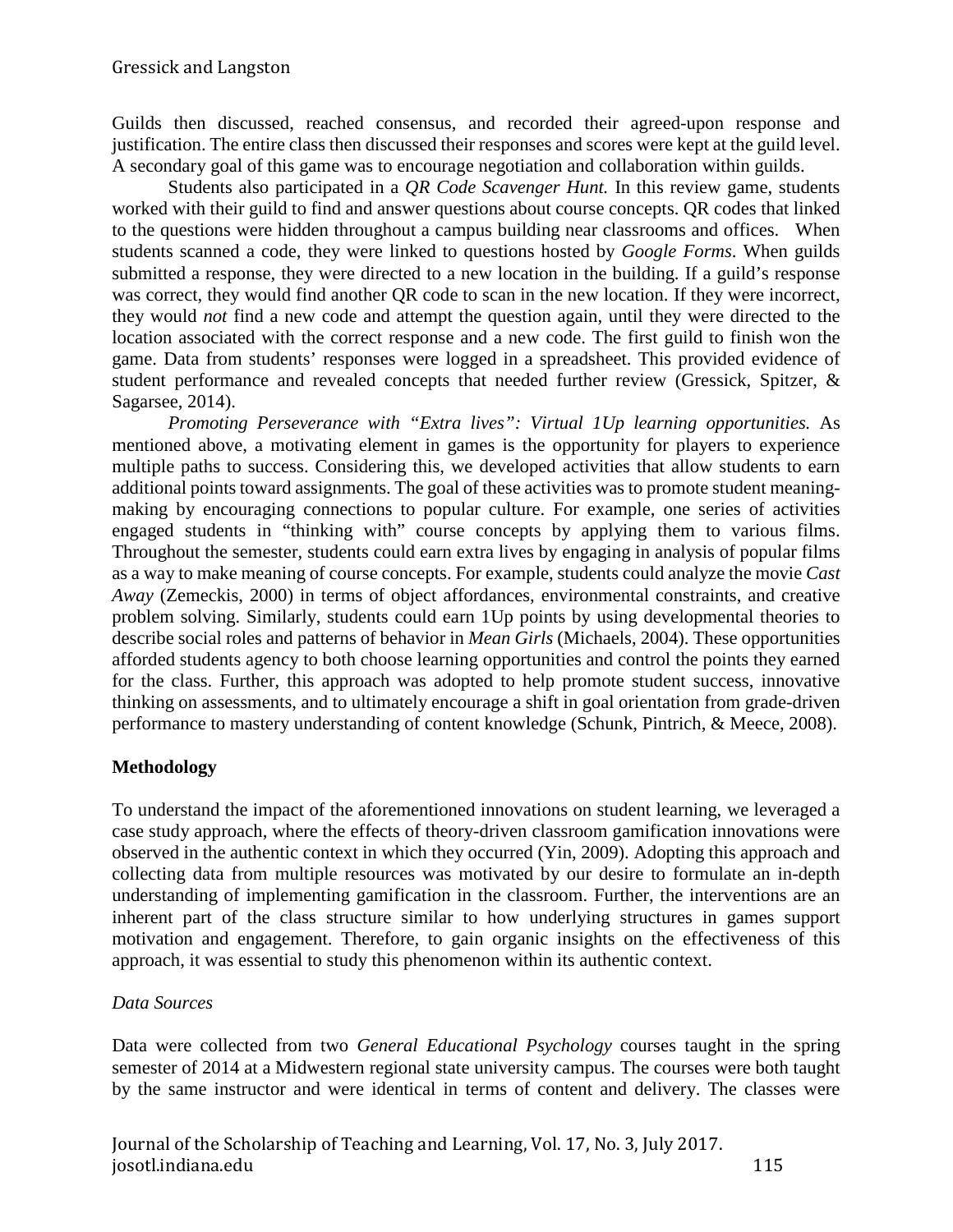approximately the same size and enrolled a total of 62 students. Multiple sources of data, as described below, were collected and synthesized to build understanding of how gamification approaches influenced students' learning experiences.

*Initial Student Survey.* At the beginning of the semester students completed an individual online survey for the instructor. Data were used to thoughtfully group students into collaborative guilds and to establish their baseline understanding and motivation about educational psychology and teaching.

*Mid-semester Guild Progress Evaluations.* As part of guild activity, students completed self and peer evaluations that were guided by participation norms and distributed leadership expectations (Gressick & Derry, 2010). Students responded to the following questions using a 4 point scale, where they rated the following questions as High (4), Mostly (3), Somewhat (2) Low (1), not demonstrated (0):

- 1. Did this person make sufficient contributions?
- 2. Did they actively participate in your guild's discussions?
- 3. Was this person a good group citizen, taking on some leadership? (i.e., helping keep the group on task, helping to problem solve, contributing positive and encouraging words to others)

Students rated their peers anonymously and were encouraged to write comments about the overall guild operation and specific members.

*Student Reflection Survey.* At the end of the semester, students completed a brief survey that was designed to collect information and gain understanding of students' perceptions of the applied gamification principles in *General Educational Psychology*. Paper surveys were administered to students during the last day the course met. Students were asked to anonymously rate the effectiveness of the syllabus format, working in guilds, and in-class games.

*Course grades.* Grades from the Spring 2014 semester were compared with the Spring 2013 semester course taught by the same instructor. In Spring 2014 *General Educational Psychology* enrolled 57 students. Overall course averages were compared across semesters to assess whether the gamification interventions improved students' academic success. The previous class had been taught using traditional lecture and multiple-choice question assessments.

*Unsolicited student feedback.* Students completed official university-administered evaluations of *General Educational Psychology* at the end of the semester. Along with numerical ratings, students have an opportunity to provide qualitative comments on the course. Relevant comments are discussed in the results section below. Follow-up, unsolicited email correspondence from students about the gamified course are also included in the results section below.

*Instructor observations of student learning.* In addition to collecting data from students, the course instructor kept a detailed reflective journal of her perception of the impact of gamification strategies on student learning. The focus of this journal was on student interaction and engagement during guild activities. We analyzed the journal for themes about the instructor's perceptions of the interventions.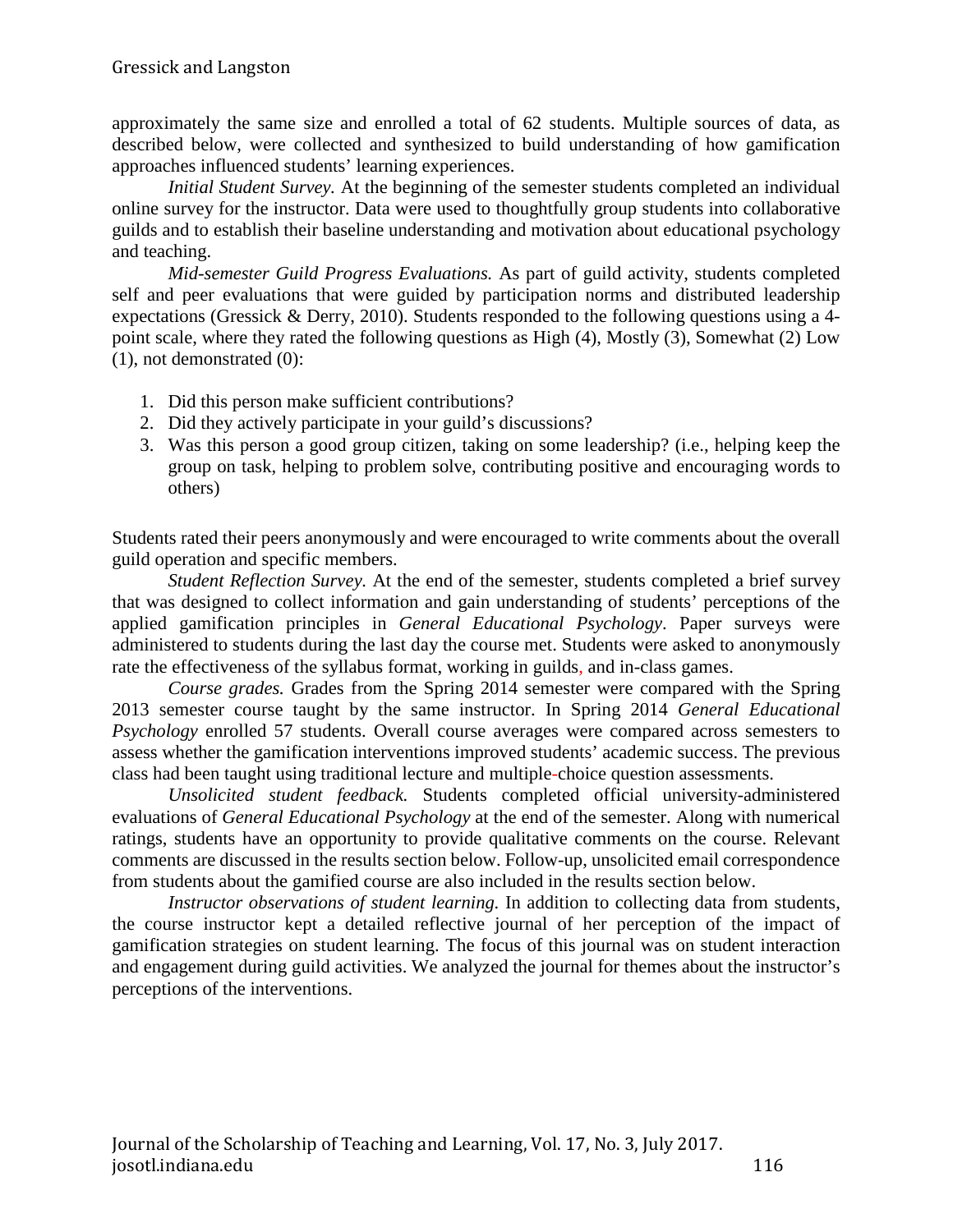### Gressick and Langston

# **Results and Discussion**

We collected data from a variety of sources to address our general research question centered on the effectiveness of the described gamification innovations on student learning, engagement, and perception of the course. Overall, the results of gamification were positive.

## *Mid-semester Guild Progress Evaluations*

We calculated the average for each individual's scores resulting from peer rating and the average across group members for each guild. The results of the mid-semester guild progress evaluations are provided in Table 1. Results indicate a high level of participation across group members and a positive perception of peers within guilds. Most guilds received unanimous high ratings across guild members, which suggests a strong sense of community within the groups. The lowest acrossmember, within-guild average was in Group H from Class Section 2. On closer analysis of student surveys, the group's average was lower because of a single guild member who was absent and, when present, spent all of their time off task. One student wrote that the member was constantly on their smartphone rather than engaged in guild discourse. Interestingly, this didn't influence other ratings within the guild. The results of these evaluations allowed for an opportunity for the instructor to provide additional support for that group's distribution of leadership and engagement.

|            |                        |   | <b>Guild Average Ratings</b> |     |                |                |                 |     |                 |                        |  |                |  |
|------------|------------------------|---|------------------------------|-----|----------------|----------------|-----------------|-----|-----------------|------------------------|--|----------------|--|
|            | <b>Class Section 1</b> |   |                              |     |                |                | Class Section 2 |     |                 |                        |  |                |  |
|            | A                      | B |                              | D   | E              | F              | G               | H   |                 |                        |  |                |  |
| Question 1 |                        | 4 | $\overline{4}$               | 3.8 | $\overline{4}$ | $\overline{A}$ | $\overline{4}$  |     | $3.5 \quad 3.8$ | 4                      |  | $\overline{4}$ |  |
| Question 2 |                        |   |                              | 3.8 | $\overline{4}$ | $\overline{4}$ | $\overline{4}$  |     | $3.5$ $3.8$ 4   |                        |  | 4              |  |
| Ouestion 3 |                        |   | 3.8                          | 3.8 | $\Delta$       | 4              | $\overline{A}$  | 3.5 | 3.8             | $\boldsymbol{\Lambda}$ |  | 4              |  |

### **Table 1. Mid-semester guild progress evaluations**

Students were encouraged to write comments along with providing numerical ratings. Of the 62 students who participated, 13 provided written comments along with their numerical ratings. Most of the comments students provided indicated that they enjoyed working with their Guild (e.g. "I felt like we all worked well together").

### *Student Reflection Questionnaire*

Overall, students responded positively, both affectively and academically, to the gamification innovations described above. At the end of the semester students completed a brief, anonymous survey about these innovations (see Table 2). Sixty-two students completed the survey. The general prompt students received on the survey was: *This course includes instructional approaches that relate to gaming. Indicate your satisfaction with the following elements of this, relative to how you feel they helped you learn.* 

# **Table 2. Student reflection questionnaire results**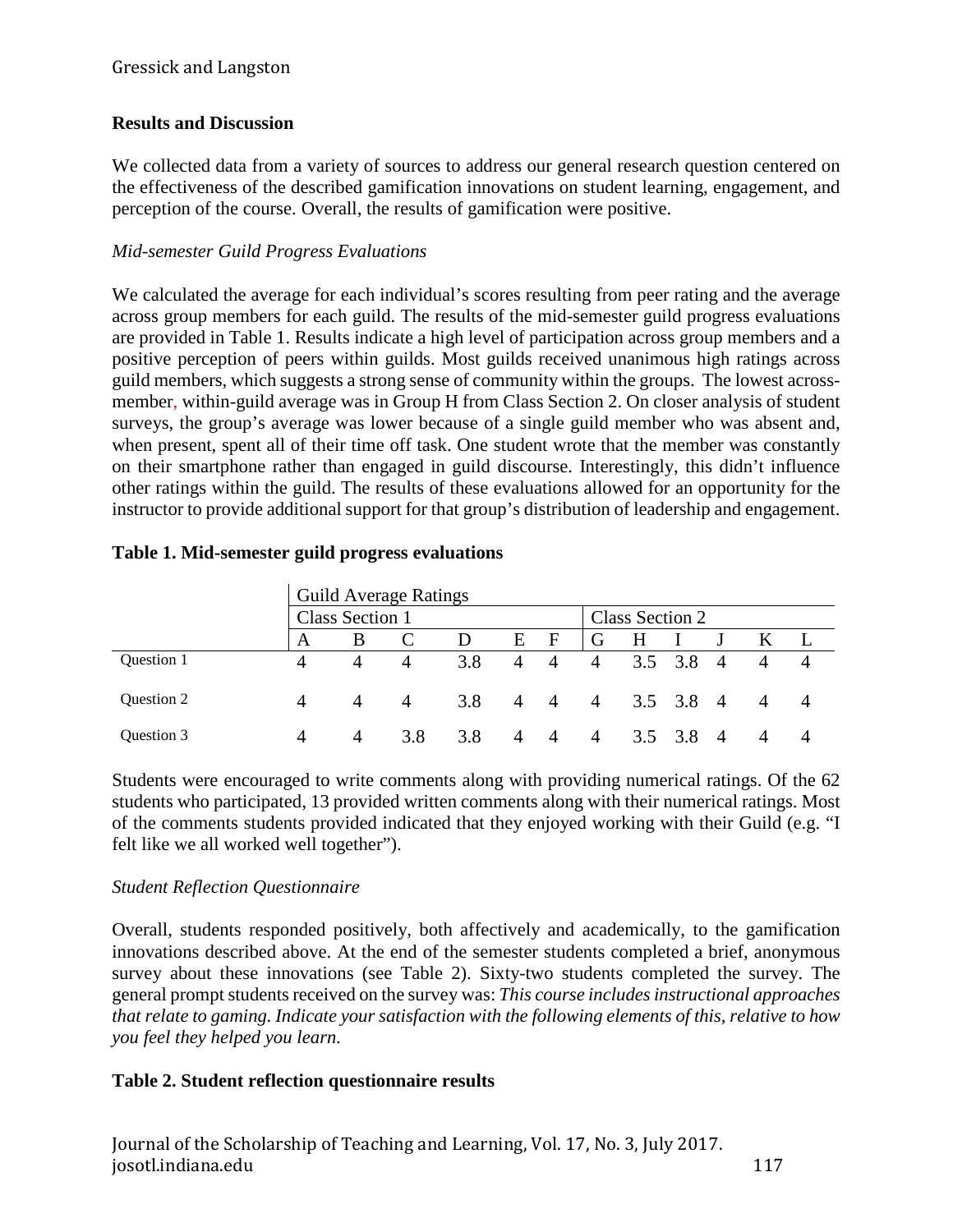#### Gressick and Langston

|            | Really       | Somewhat     | Didn't Impact<br>Learning<br>My | Minimally       |                  |  |  |
|------------|--------------|--------------|---------------------------------|-----------------|------------------|--|--|
|            | Helped $(4)$ | Helped $(3)$ | (2)                             | Helped Me $(1)$ | Not at All $(0)$ |  |  |
| Syllabus   |              |              |                                 |                 |                  |  |  |
| Format     | 14 (23%)     | 39 (63%)     | $7(11\%)$                       | 2(3%)           | $- -$            |  |  |
|            |              |              |                                 |                 |                  |  |  |
| Working in |              |              |                                 |                 |                  |  |  |
| Guilds     | 35 (56%)     | 26(42%)      | $-$                             | $1(-2\%)$       | $ -$             |  |  |
|            |              |              |                                 |                 |                  |  |  |
| In-class   |              |              |                                 |                 |                  |  |  |
| Games      | 47 (76%)     | 15 (24%)     |                                 |                 | --               |  |  |
| $\sim$     |              |              |                                 |                 |                  |  |  |

 $n = 62$ 

Survey results indicate that students felt the syllabus format and in-class games helped them learn. 23% of students indicated they found the syllabus format highly helpful and an additional 63% of student indicated the format was somewhat helpful. More than half of the students indicated that working in guilds really helped their learning and 42% indicated this gamification feature as somewhat helpful. In addition, students unanimously indicated that in-class games helped them to learn, with 76% of students indicating this approach as highly helpful. Overall, the survey results indicate that students positively perceived the *General Educational Psychology* gamification interventions. These results are supported by unsolicited qualitative comments reported below.

#### *Course Grades*

We compared final student course averages from Spring 2014 with a previous, traditionally-taught semester to provide a quantified overview of students' success in gamified *General Educational Psychology*. The average student score in the gamified course sections was 95.16% (SD = 4.15). The average student score in a previous semester was  $87.26\%$  (SD = 6.52). Students' averages in the gamified sections of *General Educational Psychology* were significantly higher than the previous lecture sections,  $t(117) = 7.95$ ,  $p<0.001$ . This indicates that the overall gamified approach led to higher summative student achievement.

#### *Unsolicited student feedback*

In addition to the reflection questionnaire distributed at the end of the semester by the course instructor, students provided unsolicited comments on the University's official course evaluations. Table 3 provides evidence of students' unprompted perceptions of the innovations.

#### **Table 3. Student comments about gamification interventions on official course evaluations**

*By putting everyone into guilds we were forced to get along with the other students but because the learning environment was so positive this was not a problem*

*I was unsure as why we were broken down in "guilds" or groups at first. but after our first group assignment I began to like the group time, it made me understand [course] terms better, if I was off track a bit. Even though I did have a quiet group, these group activities were fun.*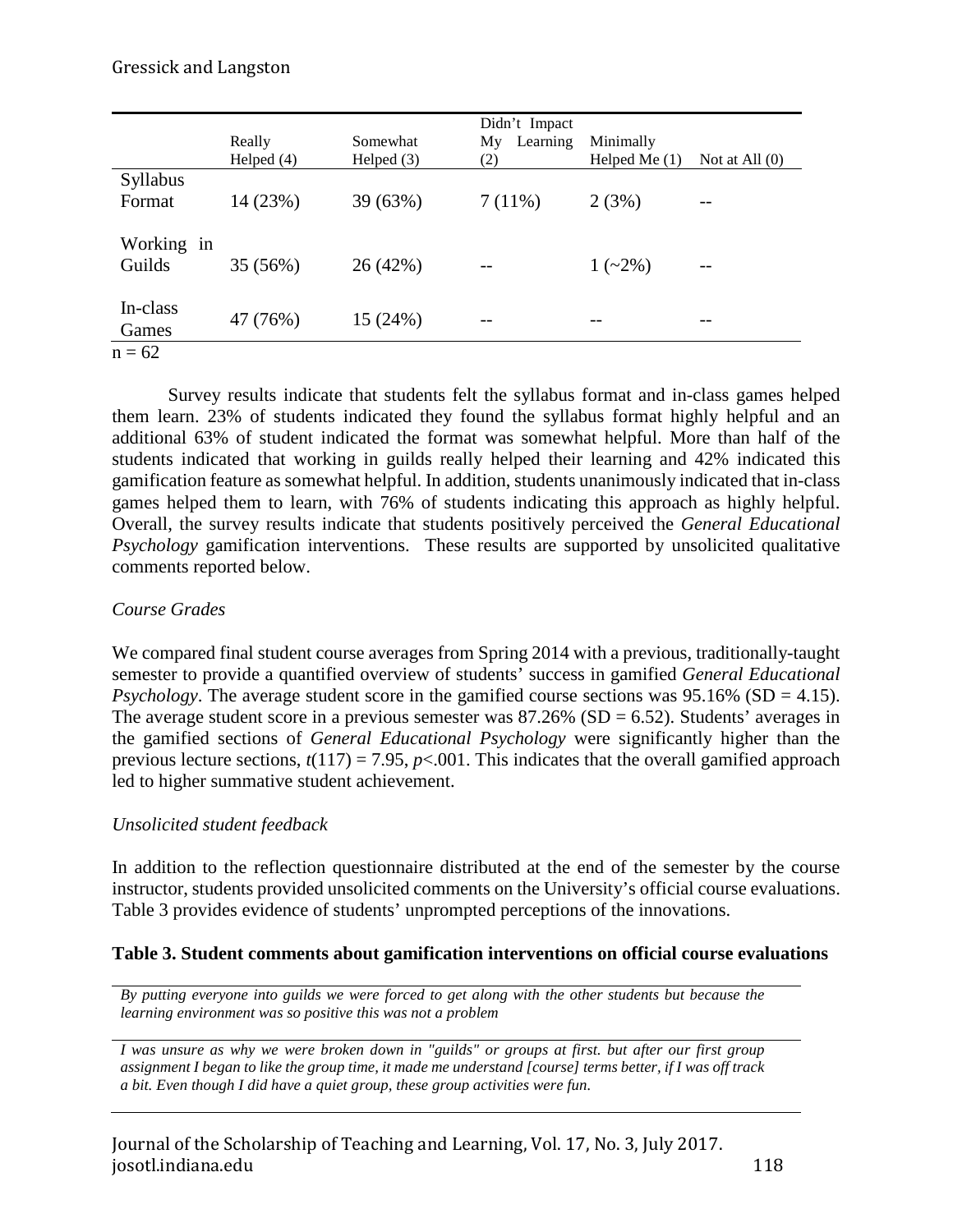*I would have to say placing us in designated groups made class so much more enjoyable, and it forced us to interact with others in the class, and I made some new friends.*

*The learning environment was great I liked the guild activities because they helped open up the class and get to know people.*

*It was a comfortable environment where we could open up and voice our opinions. I think the guilds also contributed to that because we had our own groups that were always the same so we could really communicate well rather than choosing from the whole class.*

*[the professor] eliminates as much stimuli as possible and has us set up in guilds. I must say my guild is the best and [the professor] knew what she was doing when she set us up in guilds because I feel I am walking away with lifelong friends.*

*I feel as if the Guild Teams really brought everyone together to learn and create strong social bonds. These teams also broke many of the barriers that impede learning in a lecture-style classroom.*

*I love the layout in the syllabus*

*There are many places that you can keep track of your grades in this class, it is very helpful*

The sample student comments supplied in Table 2 suggest that the interventions had a meaningful impact on their learning. These comments echo the perception of the guild structure that students communicated at the mid-semester guild progress evaluations, reported above. The course also received high numerical ratings overall, with an average of 1.12, where  $1 =$  "strongly agree" with desired criteria and  $5 =$  "strongly disagree."

In addition to comments from students supplied on the course evaluations, the instructor received multiple unsolicited follow-up emails from students in semesters after the course ended, indicating the impact the course had on their enduring understanding of concepts and how it prepared them for future learning. Three examples are illustrated in table 4.

#### **Table 4. Sample emails received from students after the course ended**

*… I thought you might like to hear this. I was reading my textbook for [other education class] and ran across several key terms from your class. I know you told us that this would happen and I was expecting it. What surprised me wasn't that they were there, but that I didn't even skip a beat when it came to understanding what it meant!*

*And it just hit me all of a sudden that I understood all of it with perfect clarity, and it made me realize I actually learned something from [General Educational Psychology] that stemmed beyond the course. It was an awesome feeling. So just thought I'd drop you an email letting you know (:*

*You will not believe this, but I am taking [other education class] and during class he mentioned ALL of the following things, which I remembered from your class and totally understood:*

*-The ZPD -Vygotsky and Piaget -Piaget's stages of development (!!!!) -Cognitive, moral, and social development -Scaffolding -Erik Erikson's 8 stages of psychosocial development*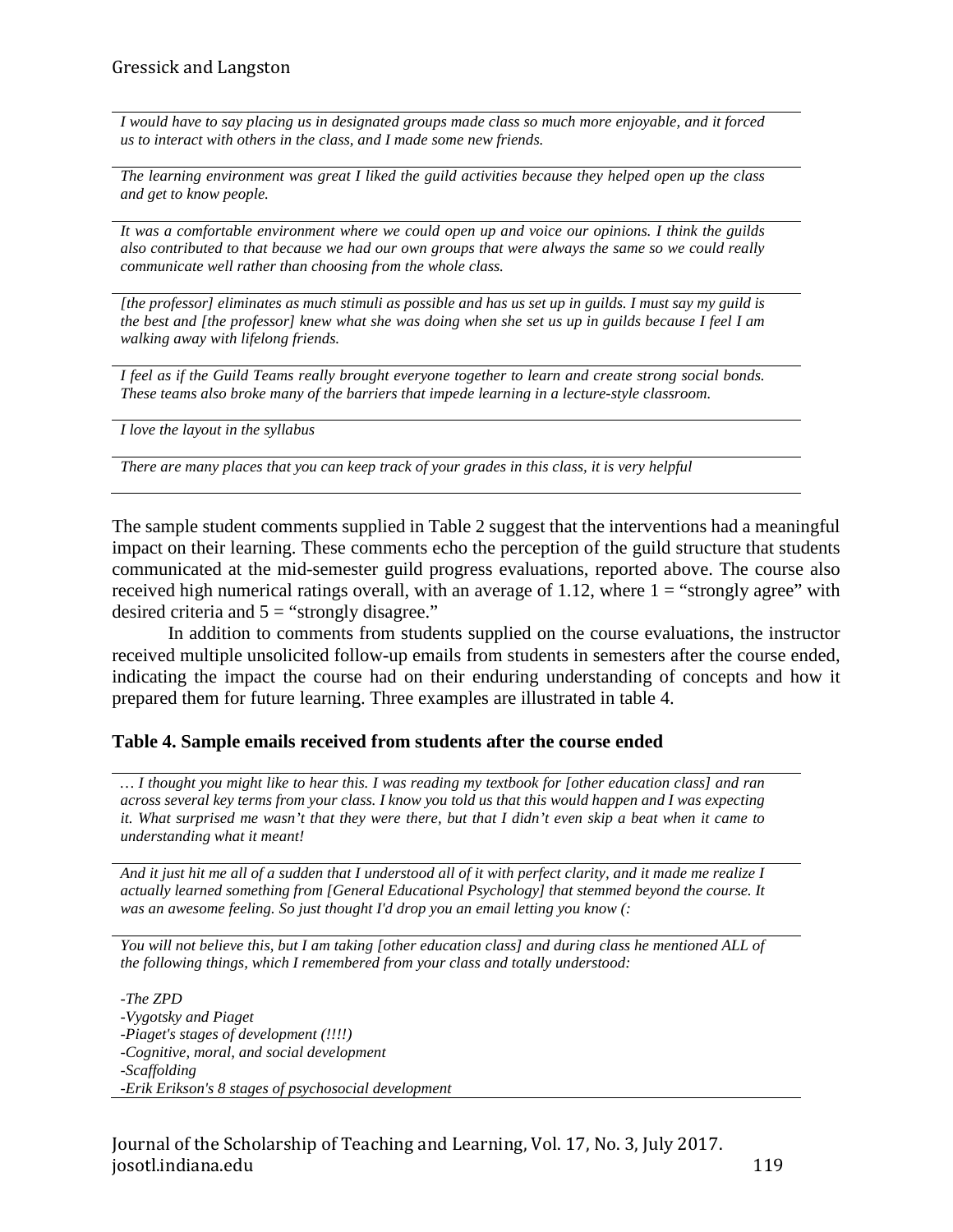Unsolicited feedback received both immediately on official university course evaluations after the course ended and through emails from students received months after the course was over indicate that students enjoyed the course, felt engaged in learning, and developed enduring understanding of course concepts.

# *Instructor observations of student learning*

Along with soliciting feedback from students on the gamification of *General Educational Psychology*, the course instructor kept a reflective journal throughout the semester on her perception of student learning and engagement. The instructor observed that students were more actively engaged within small group discussions, indicating that the classroom was often filled with talking and laughter. The instructor observed that students enjoyed working with their guilds and this approach promoted a positive, collaborative learning environment. While attendance was not factored into students' course grades, the instructor noted that attendance was consistently high throughout the semester. Another recurring theme was the positive classroom climate where students seemed focused on learning and future growth rather than getting caught up on their mistakes. These observations offer direct support for the students' perception of the interventions.

# **Conclusion**

As evidenced by the data above, the theory-driven gamification of *General Educational Psychology* was, overall, a successful innovation. Student survey data and comments indicate that, from a student perspective, the innovations to the course were valued and encouraged learning, collaboration, and peer contacts. From an instructor perspective, the gamification elements promoted student learning and enhanced the classroom climate. Unsolicited feedback from students suggests their learning experiences promoted enduring understanding.

Overall, students enjoyed working in guilds. Students were thoughtfully grouped and were supported through clear expectations and opportunities to provide peer feedback on fellow guild members. As indicated in the results section, one group self-reported some challenges. A future consideration will be to develop interventions to help groups self-diagnose and remedy social challenges that may impede group learning (Barron, 2003).

The grades within gamified sections of *General Educational Psychology* were significantly higher than a traditionally-taught section of the class. Similar to the findings of Iosup and Epema (2013), this suggests students were willing to go above and beyond minimal course expectations and that thoughtful gamification interventions potentially promote persistence in learning.

We recognize there are limitations to our study. Having never been taught through gamification practices, we could not rely on our own experiences as students to help inform best practices in this intervention. Instead we relied heavily on those that had gone before. This presents an interesting challenge for many educators who would attempt the use of gamification in their classrooms, as, unlike most pedagogical approaches, instructors have very little to no personal experience off which to model this new process. Since this course enrolled future educators, modeling innovation is important to encourage future teachers to take theoretically-informed instructional risks, which means these students will have had the experience that most gamification innovators lack. The students in the class experienced the vicarious impact of these interventions on their own learning (Bandura, 1989).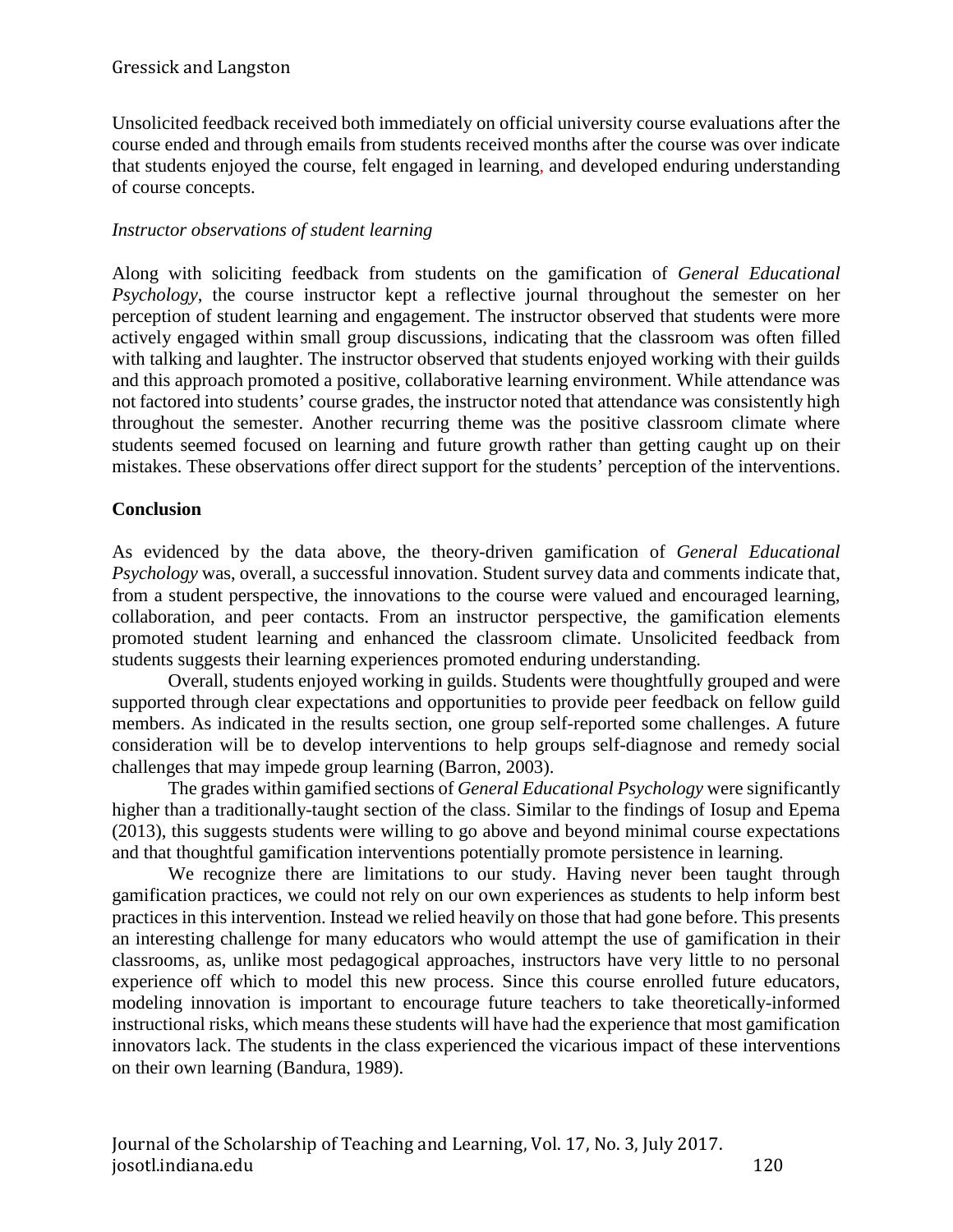Further, as Seaborn and Fels (2015) suggest in their investigation of gamification as a whole, the concepts and practices of gamification are by no means monolithic in nature. Our work adds to the theoretical and empirical body of support for the use of games and gamification in the undergraduate classroom. Because of the general nature of the gamification interventions described in this paper, they could easily be adapted to various contexts, even outside of formal education. Moreover, gamification elements, like guilds, storytelling, and leveling up, can be adopted individually to support specific learning objectives.

# **References**

Albanese, M. A., & Mitchell, S. (1993). Problem-based learning: a review of literature on its outcomes and implementation issues. *Academic Medicine, 68*, 52–81.

Barata, G., Gama, S., Jorge, J., & Gonçalves, D. (2013, October). Improving participation and learning with gamification. In *Proceedings of the First International Conference on Gameful Design, Research, and Applications* (pp. 10-17). ACM.

Barron, B. (2003). When smart groups fail. *Journal of the Learning Sciences*, 12(3), 307-359. doi: 10.1207/S15327809JLS1203\_1

Barrows, H. S. (1996). "Problem-based learning in medicine and beyond: A brief overview". *New Directions for Teaching and Learning* (68): 3. doi: 10.1002/tl.37219966804

Bransford, J. D., & Schwartz, D. L. (1999). Rethinking transfer: A simple proposal with multiple implications. In A. Iran-Nejad & P. D. Pearson (Eds.), *Review of Research in Education* , *24*, 61- 101. Washington DC: American Educational Research Association. doi: 10.3102/0091732X024001061

Chi, M. T. H., Feltovich, P. J., & Glaser, R. (1981). Categorization and representation of physics problems by experts and novices. *Cognitive Science* 5, 121-152. doi: 10.1207/s15516709cog0502\_2

Derry, S. J., Siegel, M., Stampen, J., and the STEP team (2002). The STEP system for collaborative case-based teacher education: Design, evaluation, and future directions. In Stahl, G. (ed.), Proceedings of CSCL 2002, Erlbaum, Hillsdale, NJ, pp. 209–216.

Dicheva, D., Dichev, C., Agre, G., & Angelova, G. (2015). Gamification in education: a systematic mapping study. *Educational Technology & Society*,*18*(3), 1-14.

Dweck, C. S., & Leggett, E. L. (1988). A social-cognitive approach to motivation and personality. *Psychological review*, *95*(2), 256. doi: 10.1037/0033-295X.95.2.256

Erikson, E. H. (1950). *Childhood and society* (2nd ed.). New York, NY: Norton.

Gee, J. (2003). *What video games have to teach us about learning and literacy* ( $2<sup>nd</sup>$  ed.). Houndmills, Basingstoke, Hampshire, England; Palgrave Macmillan.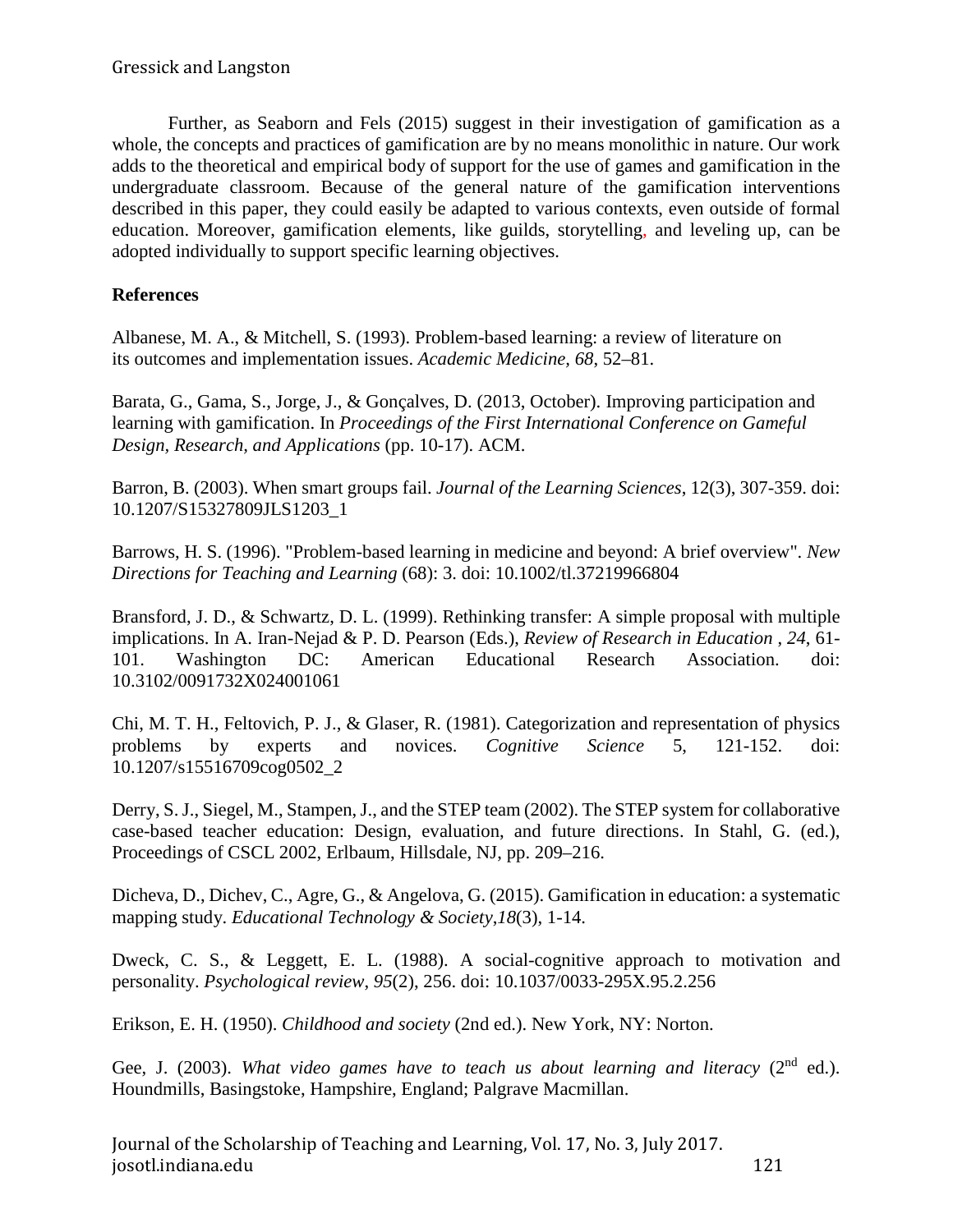Gressick, J. & Derry, S.J. (2010). Distributed leadership in online groups*. International Journal of Computer-Supported Collaborative Learning (ijCSCL)* Vol. 5, Number 2.

Gressick, J., Spitzer, B.A, & Sagarsee, K. (2014). Designing Interactive Scavenger Hunts Using QR Codes. *Journal of Teaching and Learning with Technology (JoTLT) 3(1)*. doi: 10.14434.jotlt.v3n1.4239

Hamari, J., Koivisto, J. & Sarsa, H. (2014). Does gamification work? A literature review of empirical studies on gamification. Proceedings of the 47th Hawaii International Conference on System Science (pp. 3025 – 3034). doi: 10.1109/HICSS.2014.377

Hmelo-Silver, C. E. (2004). Problem-based learning: What and how do students learn? *Educational Psychology Review, 16, (3), 235—266.*

Hmelo, C. E., & Evensen, D. H. (2000). Problem-based learning: Gaining insights on learning interactions through multiple methods of inquiry. *Problem-based learning: A Research Perspective on Learning Interactions*, 1-16.

Ibanez, M. B., Di-Serio, A., & Delgado-Kloos, C. (2014). Gamification for engaging computer science students in learning activities: A case study. *Learning Technologies, IEEE Transactions on*, *7*(3), 291-301.

Iosup, A., & Epema, D. (2014). An experience report on using gamification in technical higher education. In *Proceedings of the 45th ACM technical symposium on Computer science education.* (pp. 27-32). ACM.

Iosup, A., & Epema, D. (2013). On the gamification of a graduate course on cloud computing. In *The International Conference for High Performance Computing, Networking, Storage and Analysis*. IEEE.

Kapp, K. M. (2012). *The gamification of learning and instruction: Game-based methods and strategies for training and education.* San Francisco: Pfeiffer.

Leaning, M. (2015). A study of the use of games and gamification to enhance student engagement, experience and achievement on a theory-based course of an undergraduate media degree. *Journal of Media Practice*, 16(2), 155-170.

Michaels, L. (Producer), & Waters, M. (Director). (2004). *Mean girls* [Motion picture]. United States: Paramount Pictures.

Kuh, G. D. (2008). *High-impact educational practices: What they are, who has access to them, and why they matter.* Washington, DC: Association of American Colleges and Universities.

Nathan, M.J., Eilam, B., & Kim, S. (2007). To disagree, we must also agree: How intersubjectivity structures and perpetuates discourse in a mathematics classroom. *The Journal of the Learning Sciences*, *16*(4), 523–563.

Journal of the Scholarship of Teaching and Learning, Vol. 17, No. 3, July 2017. josotl.indiana.edu 122